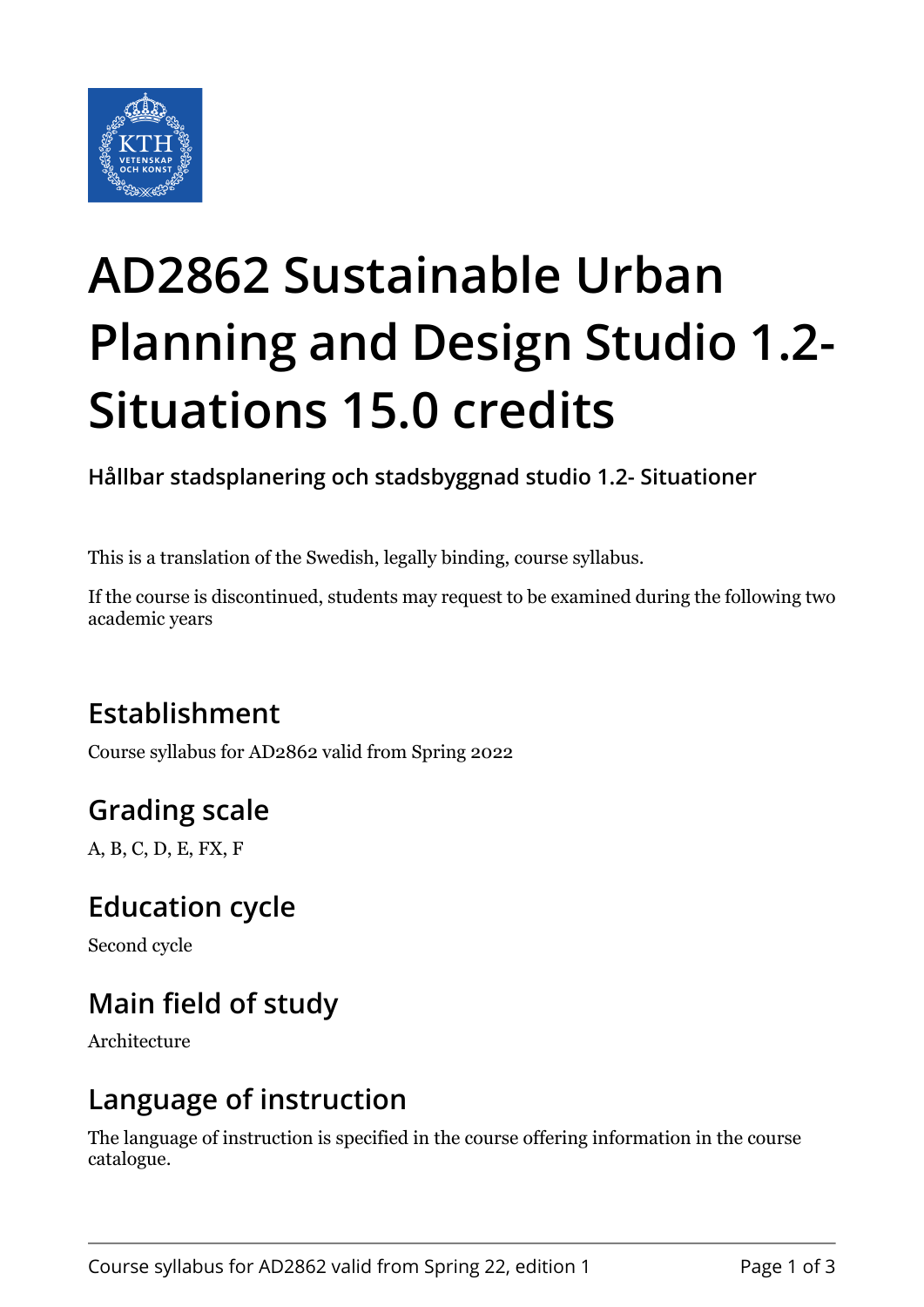## **Intended learning outcomes**

The aim of this studio-based course is to give an introduction to design-led research in urban planning and design, and to establish a broad understanding of the complexities of macro and micro practices on economic, political, social, environmental, and physical urban development. The studio will advance the students' tools to explore different artistic research methods and to enhance their own problem-formulation. The course will train participants as well in analysing, visualizing, and responding architecturally to urban and rural spaces as physical, cultural, political and social entities. Central to the course's learning is problem formulation, and after the course students will be equipped with knowledge and skills concerning how to formulate sustainability problems in such a way that they can be investigated and developed through design work.

#### **Course contents**

Studio Culture: Central to the studio are the design projects, which are developed through a series of tasks and workshops. Projects involve collaborative and individual work, supported by lectures, seminars, workshops, group and individual tutorials with tutors and external consultants. The studio will guide participants as they enter into dialogue with local actors, stakeholders, and peers; engage in reflection and a contemporary and situated discourse; and sharpen their critical thinking. The studio supports participants in formulating their own positions on the topical area. The SUPD program maintains a wide international network inviting professionals for guest lectures, seminars, workshops and critiques.

The studio is structured around a specific topic with reading seminars throughout the semester. During PRO1, the studio runs parallel with the theoretical module 'Theories of Science and Research Methodologies for Planning and Design', which explores theories and methodologies for research. The studio will develop, practice and apply, test, and adapt the knowledge on theories and methods of the theoretical module focusing on artistic, design-led and practice-based methods; , and different modes of representation. The studio will develop strategic proposals for rural and urban situations based on a thorough research process.

During PRO2, the studio will take the discourse on diverse urban social situations and economies as its point of departure for proposing situated urban p

## **Specific prerequisites**

Bachelor degree in Architecture, Landscape Architecture, Urban Design, or Physical Planning, but if free seats are available they can be offered to students with other background. In case the number of students exceeds the number of seats, a selection will be made based on following criteria:

1. Students who have a Bachelor degree in Architecture, Landscape Architecture, Urban Design, or Physical Planning and have been accepted to the program on grounds of the quality of the portfolio.

2. Attendance and performance in AD2867 Studio 1.1.